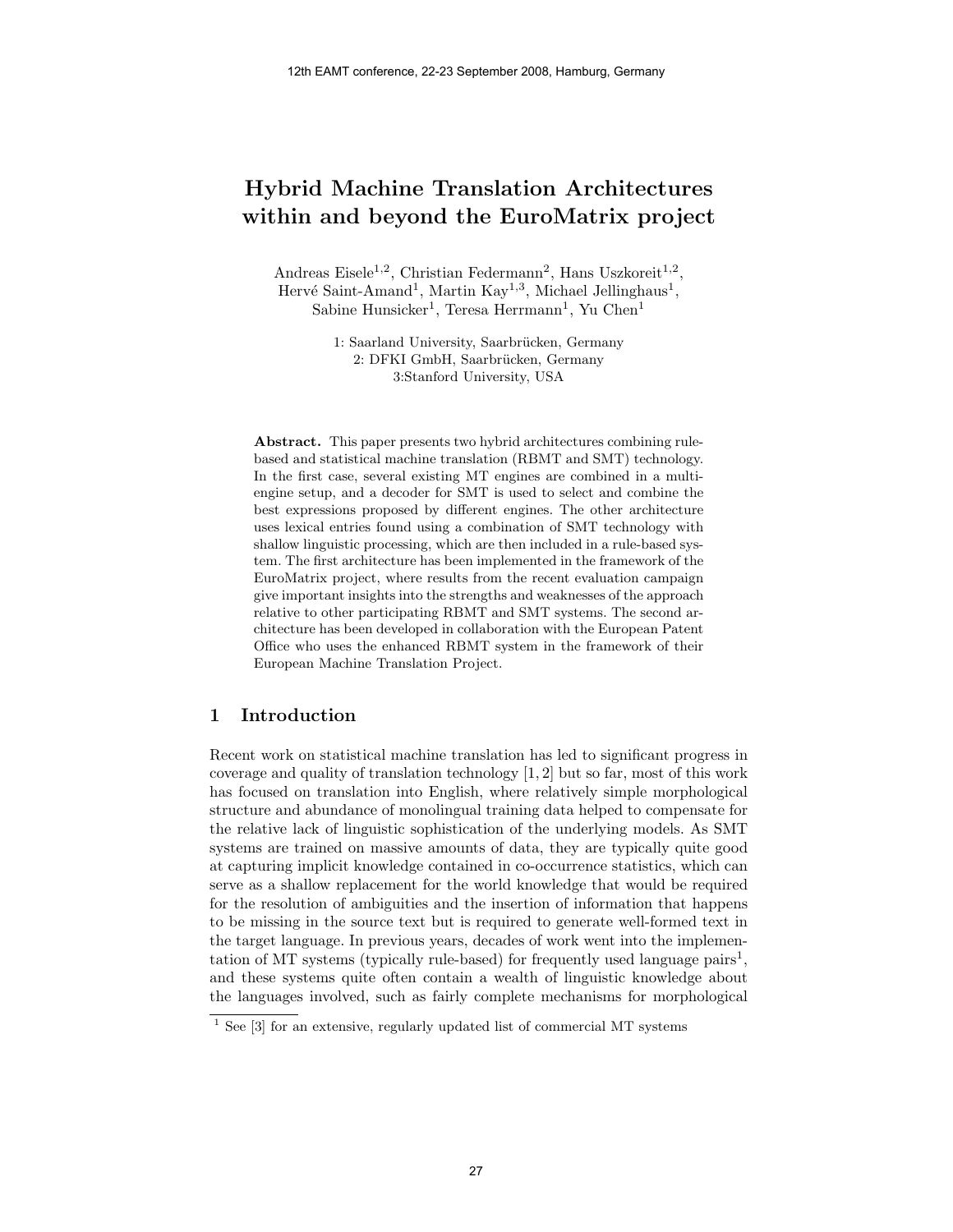and syntactic analysis and generation, as well as a large number of bilingual lexical entries spanning many application domains. It is an interesting challenge to combine the different types of knowledge into integrated systems that could then exploit both linguistic knowledge contained in the rules of one or several conventional MT system(s) and non-linguistic knowledge that can be extracted from large amounts of text. The EuroMatrix project (see www.euromatrix.net) has been exploring such combinations of rule-based and statistical knowledge sources, one of the approaches being an integration of existing rule-based MT systems into a multi-engine architecture. This paper describes several incarnations of such multi-engine architectures within the project. A careful analysis of the results will guide us in the choice of further steps towards the construction of hybrid MT systems for practical applications.

# 2 Merging multiple MT results via a SMT decoder

#### 2.1 Architecture

Combinations of MT systems into multi-engine architectures have a long tradition, starting perhaps with [4]. Multi-engine systems can be roughly divided into simple architectures that try to select the best output from a number of systems but leave the individual hypotheses as is on the one hand [5–10], and more sophisticated setups on the other hand that try to recombine the best parts from multiple hypotheses into a new utterance that can be better than the best of the given candidates, as described in [11–16]. Recombining multiple MT results requires finding the correspondences between alternative renderings of a source-language expression proposed by different MT systems. This is generally not straightforward, as different word order and errors in the output can make it hard to identify the alignment. Still, we assume that a good way to combine the various MT outcomes will need to involve word alignment between the MT output and the given source text, and hence a specialized module for word alignment is a central component of our setup. Additionally, a recombination system needs a way to pick the best combination of alternative building blocks. When judging the quality of a particular configuration, both the plausibility of the building blocks as such and their relation to the context need to be taken into account. The required optimization process is very similar to the search in a SMT decoder that looks for naturally sounding combinations of highly probable partial translations. Instead of implementing a special-purpose search procedure from scratch, we transform the information contained in the MT output into a form that is suitable as input for an existing SMT decoder. This has the additional advantage that it is simple to combine resources used in standard phrase-based SMT with the material extracted from the rule-based MT results; the optimal combination can essentially be reduced to the task of finding good relative weights for the various phrase table entries. This architecture is described in more detail in [17], where also examples of results are given. It should be noted that this is certainly not the only way to combine systems. In particular, as this proposed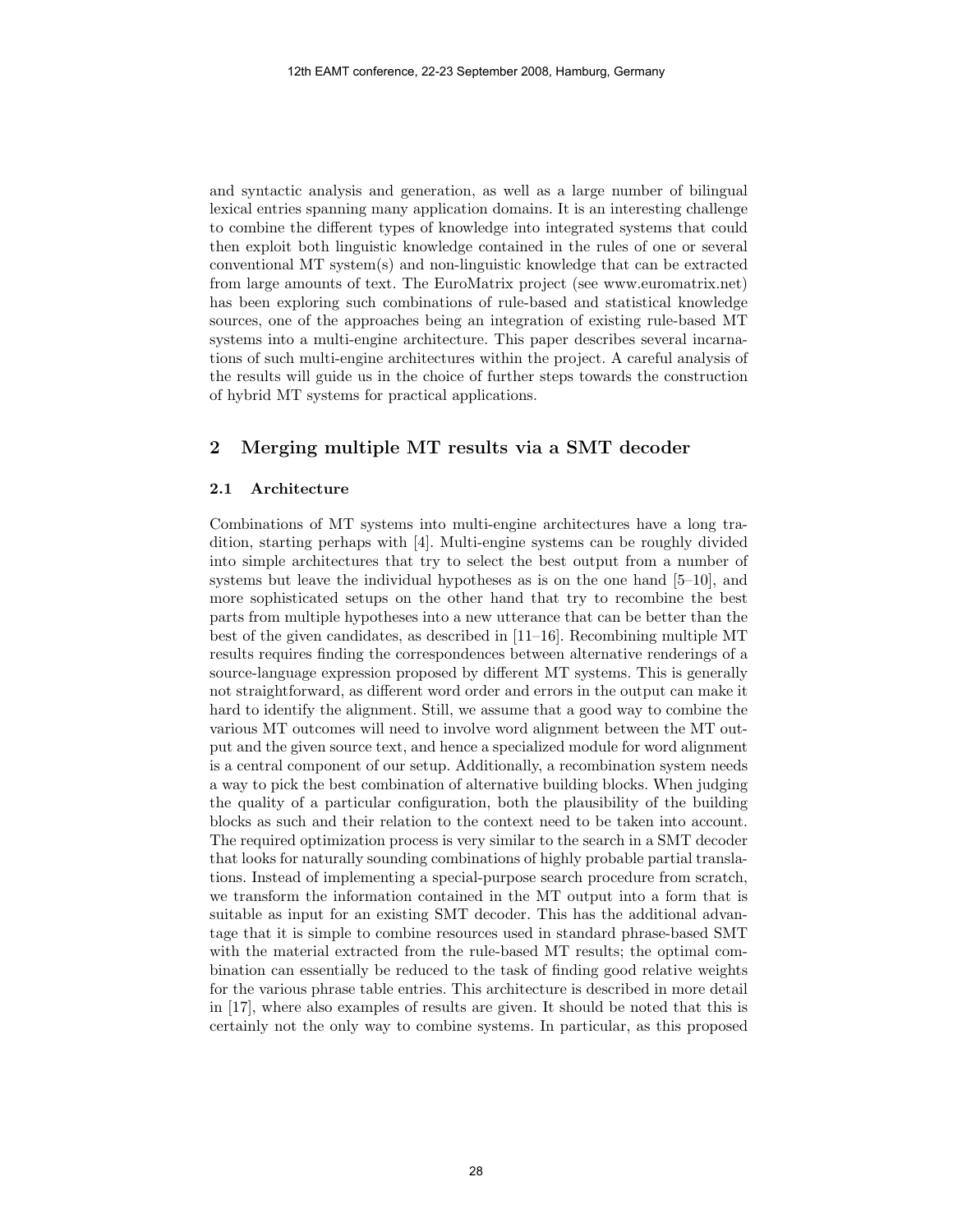setup gives the last word to the SMT decoder, there is the risk that linguistically well-formed constructs from one of the rule-based engines will deteriorate in the final decoding step. Alternative architectures are under exploration and one such approach will be described below. For experiments in the framework of the shared task of the 2008 ACL workshop on SMT [17] we used a set of six rule-based MT engines that are partly available via web interfaces and partly installed locally. In addition to these engines, we generated phrase tables from the training data following the baseline methodology given in the description of the shared task and using the scripts included in the Moses toolkit [18]. In order to improve alignment quality, the source text and the output text of the MT systems were aligned with the help of a modified version of GIZA++ that it is able to load given models and which is embedded into a client-server setup, as described in [19]. The original Moses phrase table and separate phrase tables for each of the RBMT systems were then combined into a unified phrase table. By combining domain-specific lexical knowledge learned from the training data with more general knowledge contained in the linguistic rules, the hybrid system can both handle a wider range of syntactic constructions and exploit knowledge that the RBMT systems possess about the particular vocabulary of the source text.

## 2.2 Results

We submitted the results of the hybrid system as well as the results from each of the rule-based systems (suitably anonymized) to the shared task of the WMT 2008 workshop. This gives us the opportunity to compare the results with many other systems under fair conditions, both using automatic evaluation metric and comparisons involving human inspection. Detailed results of this evaluation are



Fig. 1. Relative performance of system types for in-domain (EuroParl, upper row) and out-of-domain (News, lower row) data

documented in [20]. By condensing several of the tables into a joint plot, it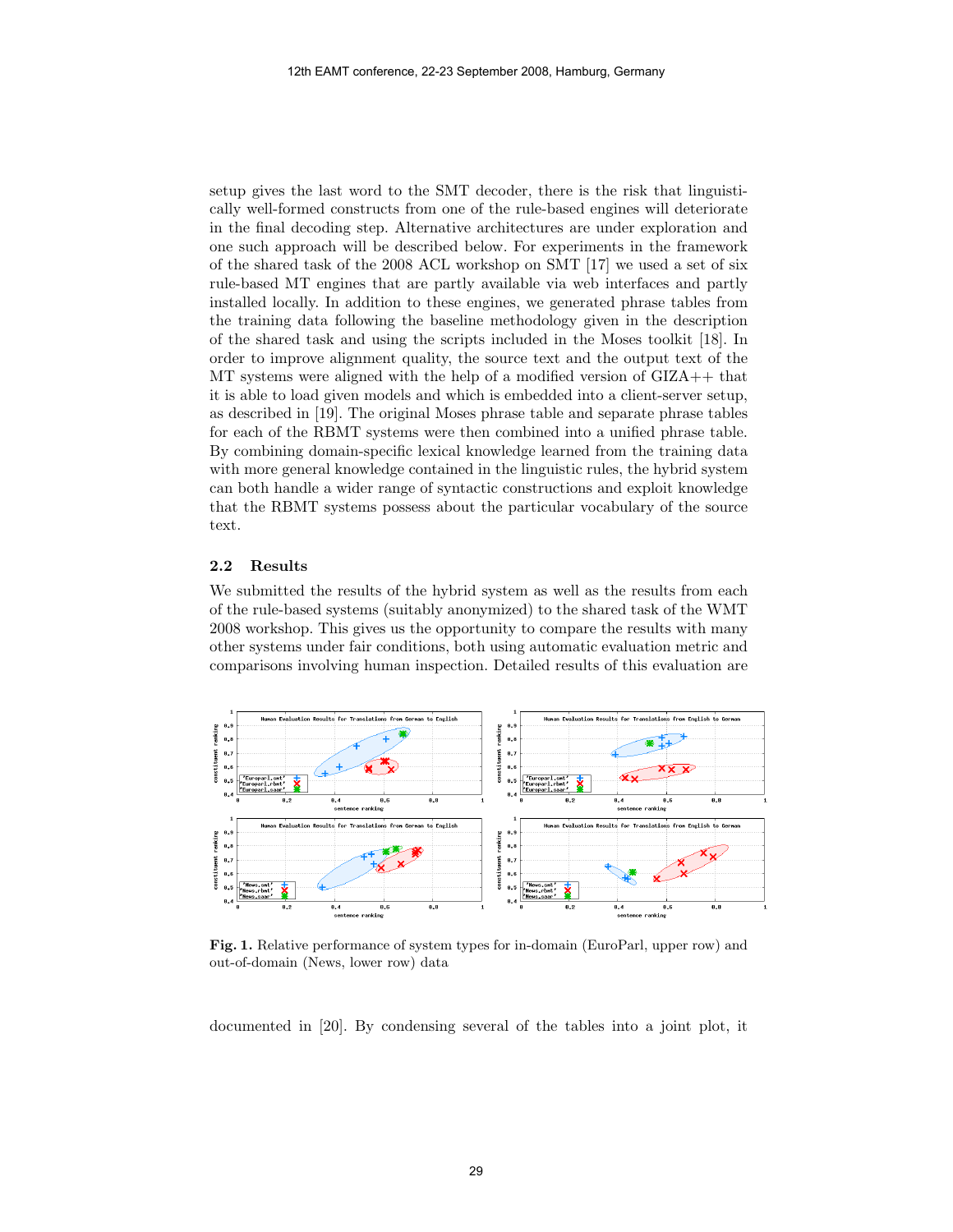becomes easier to see some of the salient patterns contained in these datasets. Fig. 1 project the results of two different types of human evaluation into twodimensional plots, and it is interesting to study the different behavior of the systems that depend strongly on whether the tests are done on data from the same or from a different domain as the training data. The plot displays the relative performance of the systems for the directions German  $\leftrightarrow$  English according to sentence ranking and constituent ranking. We do not reveal the identity of the systems but cluster them into SMT systems, RBMT engines, and our hybrid combination. As long as testing is done in domain, with English as the target language, the statistical approaches can adapt to the domain's typical expressions, and the best statistical systems are better than the best RBMT system in sentence ranking and much better in constituent ranking. For tests in a different domain, the rule-based systems are somewhat better than SMTs in sentence ranking but have only a very slight advantage in constituent ranking. Under both scenarios, the hybrid combination behaves similar to the SMT system but can obtain a slight improvement from the larger lexicon. For translations into German, RBMT systems generally perform better, but our hybrid architecture is currently not able not preserve this advantage over the SMT approach.

## 3 Feeding SMT phrases into a rule-based MT system

#### 3.1 Motivation and Architecture

The architecture described in the previous section places a strong emphasis on the statistical models and can be seen as a variant of SMT where lexical information from rule-based engines is used to increase lexical coverage. However, it is also true that rule-based MT engines frequently suffer from insufficient lexical coverage while the ability of SMT to automatically induce lexical entries from existing translations can be seen as one of its key advantages. It is therefore interesting to investigate how automatically extracted lexical knowledge can be used to increase the coverage of a rule-based MT system. Such an arrangement leaves the control of the translation process with the rule-based engine, which has the advantage that well-formed syntactic structures generated by linguistic rules cannot be broken up by the SMT components. But as rule-based systems typically lack mechanisms for ruling out implausible results, they cannot easily cope with errors that enter the lexicon from misalignments, with examples that fail to generalize, and with expressions that strongly depend on the given context. Entries derived from statistical alignments need therefore be carefully filtered to keep the error rate at an acceptable level. Furthermore, the information that can be extracted from word alignments lacks the linguistic information required in rule-based systems. While corresponding expressions in a parallel corpus occur as fully inflected forms, the entries in a bilingual dictionary are normalized forms with morphological information defining all possible inflected forms. Even if a parallel corpus happens to include different inflected forms of a lemma, the collection of forms is a (typically very incomplete) random sample of the full paradigm, and it is therefore not always possible to derive all the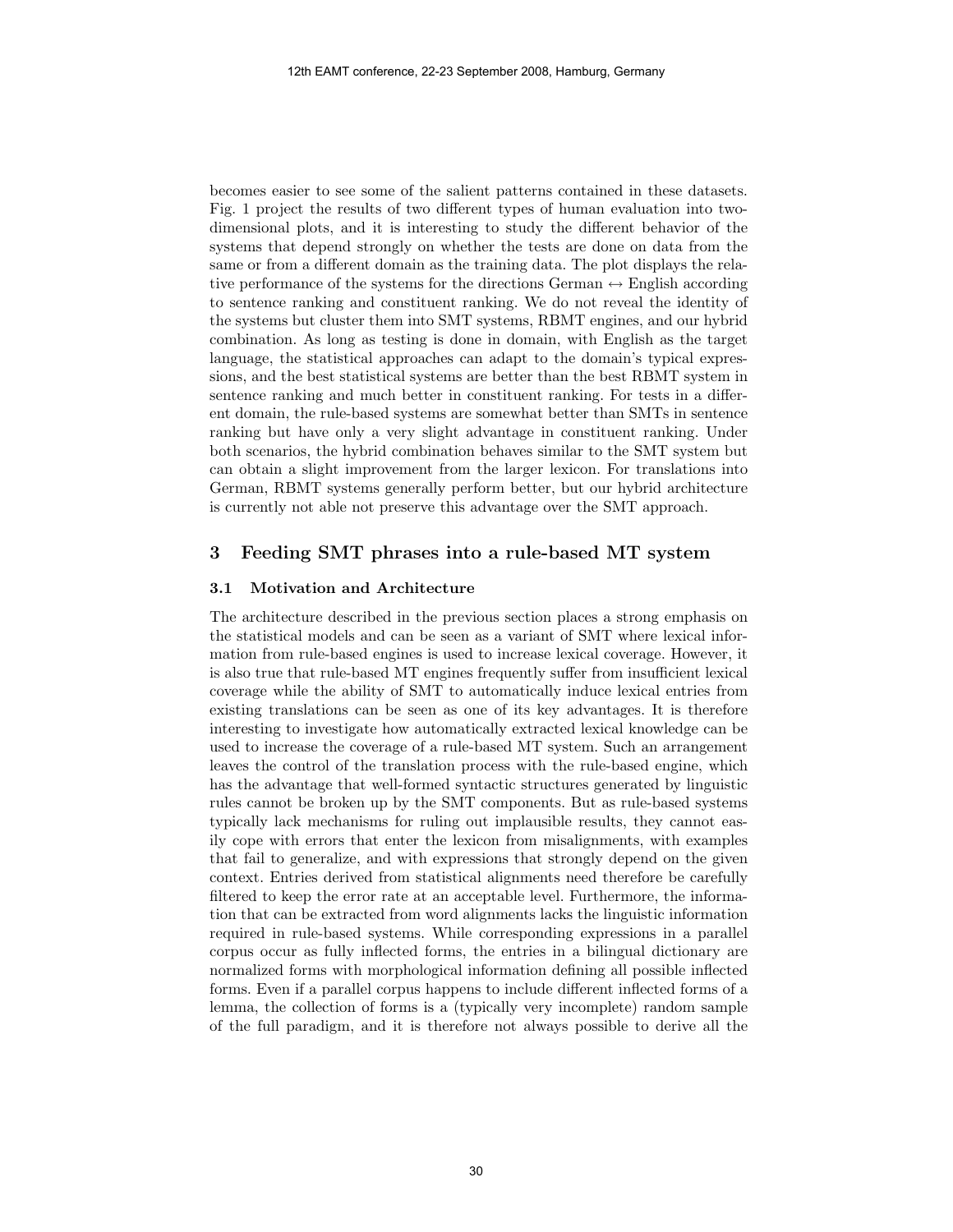inflected forms of the lemma. Despite these additional difficulties, an infrastructure for the extraction of lexical entries was built up in the framework of a joint project between the DFKI and the European Patent Office (EPO), where the EPO wants to provide a translation facility for patent documents, which will be available to their examiners and eventually also to the general public. The translation itself is performed by an external service provider, using a rule-based MT engine, whereas the contribution of DFKI is the extraction and manual validation of additional lexical entries for the relevant technical fields. The architecture combines several modules from statistical and rule-based approaches to MT. On the one hand, parallel texts are sent through the statistical alignment machinery, based on GIZA++ that is also used to obtain word and phrase alignments in SMT. On the other hand, the texts are linguistically enriched by part of speech (PoS) tags and lemma information. The two representations are then combined and filters based on PoS sequences on both sides are used to obtain a set of candidates for the lexicon. A list of acceptable pairs of PoS sequences is generated by inspecting several hundred of the most frequently occurring PoS sequences and excluding those that either do not form a pair of linguistic phrases or where the interpretation on both sides is incompatible. Morphological classification is applied to these lexical entries to augment them with inflection classes, following the open lexicon interchange format (OLIF) standard [21]. Even if statistical alignment and linguistic preprocessing can lead us a long way towards the automatic creation of lexical entries, it is crucial to manually inspect and correct the results because rule-based MT systems have no other mechanism for preventing errors from incorrect lexical entries. In cases of technical terminology, the validation of the terminology requires both linguistic and technical competence and it may be necessary to distribute some steps over different groups of people. In order to facilitate this process, we have built up a web-based front end for lexical database maintenance such that the extracted lexical entries are stored in a centralized way and various parts of validation and quality control can be distributed over arbitrary workplaces that have access to the internet. The validation workflow consists of several steps where entries are first checked for monolingual wellformedness and properties like morphological head, gender, inflectional class, and the possibility of plural forms. This part of the interface is built such that the validator does not see internal codes for the inflectional class but rather a small set of distinctive full forms and has an option to correct these. In a second round, the corresponding forms from two languages are shown in combination and the validator can rule out those cases where the forms do not convey the same meaning. This round also deals with disambiguation; whereas generally for a term in one language the most frequently appearing translation in the same subject domain is used, the validator has the option of disapproving certain expressions. Disallowed expressions will then still be understood in the source text but avoided in the target text in favor of expressions that appeared less frequently. In a third round, the DB interface is used by representatives of the participating patent authorities for quality control by domain experts.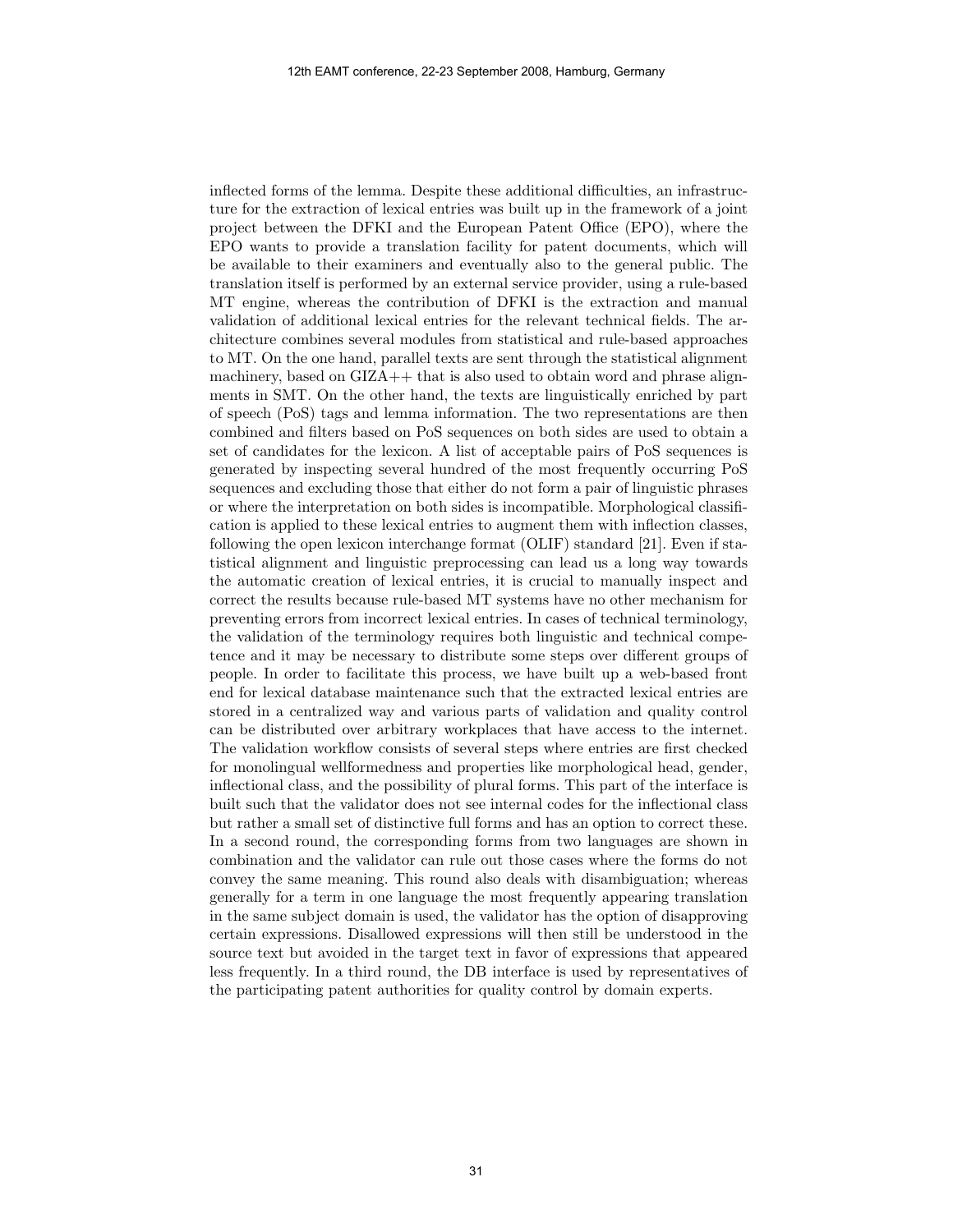#### 3.2 Results and Application

The proposed architecture was used to create translation dictionaries with technical vocabulary for all four language directions (EN paired with ES or DE, in both directions). In a first round of extraction work, about 40 million English-German sentence pairs and about 10 million English-Spanish sentence pairs have been processed and 2.3 million candidates for English-German term pairs as well as 0.8 million candidates for English-Spanish term pairs have been identified. About 90% of the extracted entries are pairs of noun phrases, which typically consist of multi-word expressions (MWEs) involving one or more adjectives or noun compounds. Often, English MWE correspond to one long German word, e.g. Empfängnisverhütungsmittelzusammensetzung ( $=$  contraceptive composition). An evaluation by the EPO showed that a significant subset of the identified term pairs are either correct or close enough to correct lexical entries that manual validation or correction was worthwhile. For each direction, 60000 lexical entries were selected by the EPO and manually validated by linguists at DFKI. Similar efforts for French and Italian are currently ongoing. As the entries are derived from documents for which the technical domain is known, it is possible to annotate the entries with the frequencies with which this translation is encountered in documents from this particular domain. Using this simple mechanism, it is possible to use knowledge of the IPC class of the source document to select the most appropriate translation of a given term in the source language. Comparisons of the translation quality with and without the automatically derived translation entries revealed a significant increase in lexical coverage using our model. The translation service has been made publicly available by the EPO and has processed more than 180000 documents by September 2007 [22].

## 4 Conclusion and Outlook

So far, we have presented two almost complementary ways to combine rule-based and statistical approaches to MT by integrating existing implementations into a larger architecture. In one case, rule-based MT engines are used to enrich the lexical resources available to the SMT decoder. In the other case, parts of the SMT infrastructure are used, together with linguistic processing and manual validation, to extend the lexicon of a rule-based MT engine. Both approaches have been implemented and show promising improvements to MT quality but as they are currently still in a somewhat prototypical state, it is still too early to give meaningful comparative evaluations. A further popular approach to the construction of hybrid MT architectures not discussed so far addresses the problem that the output of RBMT engines often sounds less natural and fluent in comparison with typical SMT results because standard RBMT approaches do not have access to statistical language models which are the main source of fluency (at least on a local, n-gram level) in the typical SMT setup. A fluency model can be integrated into a RBMT-based architecture via post-editing. This allows the replacement of output expressions by alternatives that fit the context better in the target language. A series of papers has explored this approach both within and beyond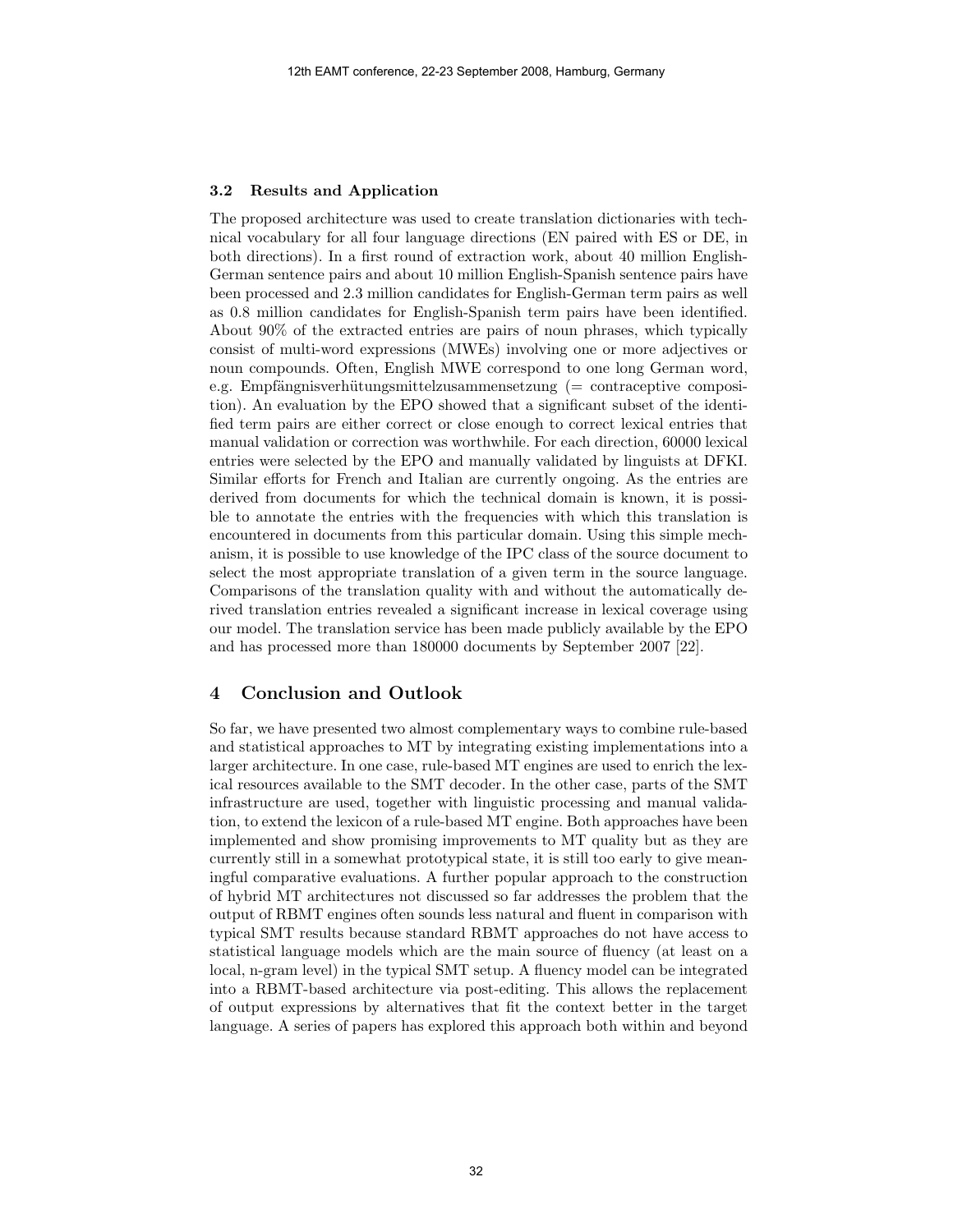the EuroMatrix project [23, 24], and results of such systems have been submitted to the shared task of the WMT08 workshop [20]. [19] investigates the effect of post-editing on the frequency of typical error types along an error classification inspired by [25] and compares BLEU scores with the results of the architecture proposed in Section 2. Similar types of evaluations are currently going on for more language pairs. Automatic post-editing of MT results can be applied to both architectures presented above and could be used to reduce the impact of disfluencies of the raw MT results. However, it should be clear that even if one or both of these approaches can be made to deliver significant improvements under fairly general conditions, the improvements will essentially only alleviate the problem of lexical coverage but will not touch some other well-known issues with the respective frameworks. One of the key problems of rule-based MT systems is their difficulty to deal with soft rules and preferences that are required for disambiguation and for picking the most natural expressions in the target language. Conversely, today's versions of SMT have obvious difficulties delivering syntactically well-formed utterances, especially when relevant constraints reach beyond the window size of the target language models. It is conceivable that a deeper integration of rule-based linguistic knowledge with corpus-based evidence will eventually be able to alleviate both problems in one integrated system. However, this will require an architecture that has simultaneous access to all relevant types of knowledge, which is beyond the relatively simple hybrid architectures presented here.

# Acknowledgments

This work was supported by the EuroMatrix project funded by the European Commission (6th Framework Programme). Parts were supported by a contract between the European Patent Office and DFKI. We thank the colleagues in both projects for their invaluable help that made this work possible. We thank John Hutchins for suggesting significant improvements of the presentation.

## References

- 1. Callison-Burch, C., Koehn, P.: Introduction to statistical machine translation,. In: European Summer School for Language and Logic (ESSLLI). (2005)
- 2. Koehn, P., Monz, C.: Shared task: Exploiting parallel texts for statistical machine translation. In: Proceedings of the NAACL 2006 workshop on statistical machine translation, New York City (June 2006)
- 3. Hutchins, J.: IAMT compendium of translation software. 14th Edition (January 2008)
- 4. Frederking, R.E., Nirenburg, S.: Three heads are better than one. In: ANLP. (1994) 95–100
- 5. Tidhar, D., Küssner, U.: Learning to select a good translation. In: COLING. (2000) 843–849
- 6. Akiba, Y., Imamura, K., Sumita, E.: Using multiple edit distances to automatically rank machine translation output. In: Proceedings of MT Summit VIII, Santiago de Compostela, Spain (2001)